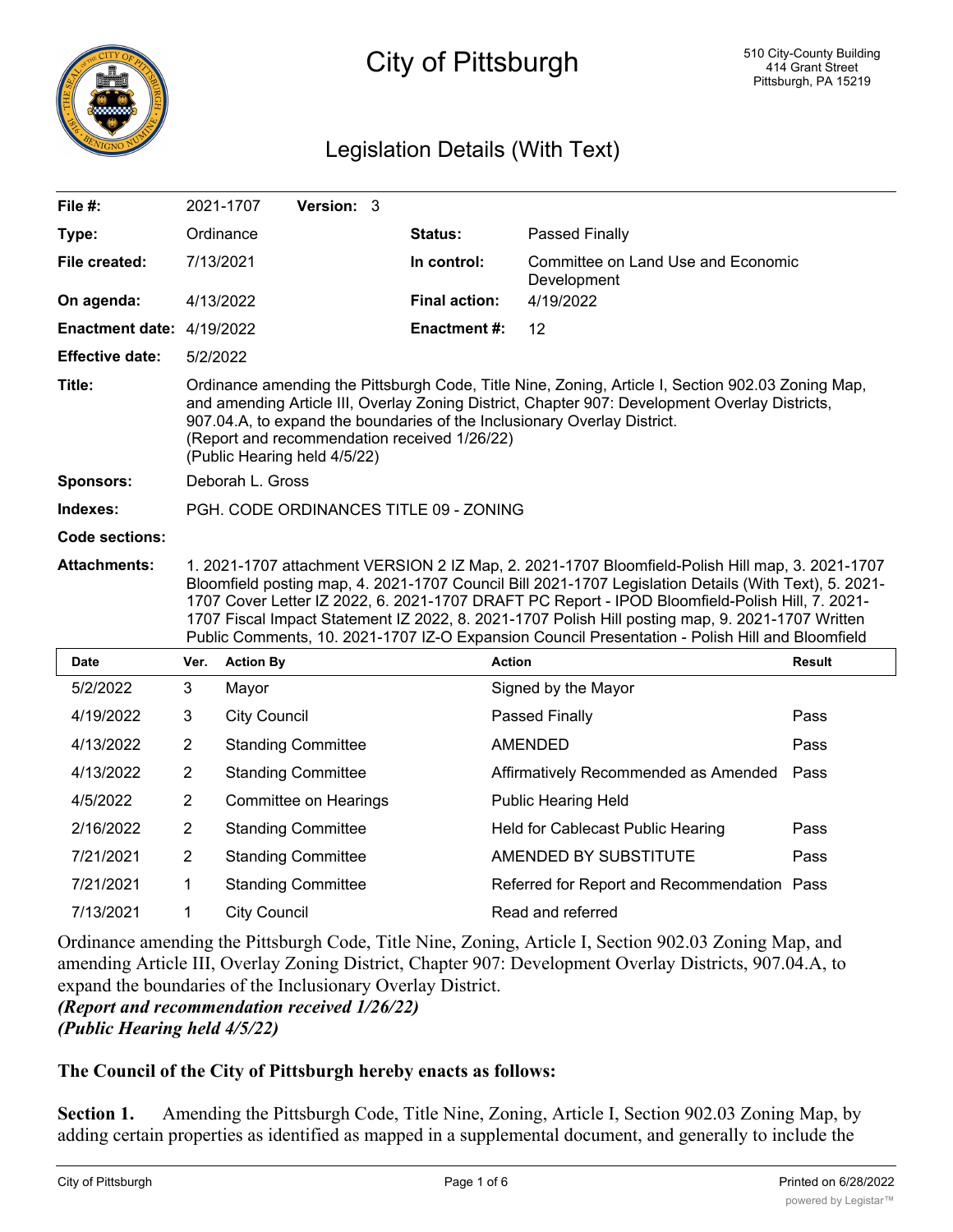#### **File #:** 2021-1707, **Version:** 3

official boundaries of the following neighborhoods as mapped by the City of Pittsburgh's Geographic Information Systems Division of the Department of Innovation and Performance: Bloomfield, Polish Hill, Friendship, Upper Hill, Middle Hill, Crawford-Roberts, Bedford Dwellings, Terrace Village, Bluff, North Oakland, West Oakland, South Oakland, and Hazelwood.

**Section 2.** Amending the Pittsburgh Code, Title Nine, Zoning, Article III, Overlay Zoning District, Chapter 907: Development Overlay Districts, 907.04.A, to expand the boundaries of the Inclusionary Overlay District.

# **907.04.A IZ-O, Inclusionary Housing Overlay District**

# 907.04.A.1 General Boundaries

The specific boundaries of the Inclusionary Housing Planning Overlay District (IZ-O) are mapped as a supplement to this Section and as an amendment to the City's Zoning District Map, in accordance with Section 902.03.

#### 907.04.A.2 Need for Zoning Overlay

The Inclusionary Housing Planning Overlay District is necessary to increase the production of affordable housing to meet existing and anticipated housing and employment needs and to provide a diverse range of housing choices within the District boundaries. The updated zoning will provide adequate balances by ensuring that the neighborhoods can continue to offer new housing units at a variety of price points.

### 907.04.A.3 Purpose and Intent

The intent of the Inclusionary Housing Planning Overlay District is to promote the public health and welfare by increasing the supply of affordable housing for a range of family sizes and promoting economic integration within the District boundaries. Due to the unique circumstances involved with development within this area, the existing zoning mechanisms do not serve to carry out the purpose and intent of Chapter 901 (General Provisions) and all provisions of this Zoning Ordinance. Specifically, the intent of the Inclusionary Housing IZ -O is to encourage quality, economically-balanced development by:

(a) Leveraging development pressure by connecting the production of affordable housing with the current market production of housing units;

(b) Encouraging diverse and balanced housing available for households of all income levels and ensuring that when developing the limited supply of developable land, housing opportunities for persons of variety of income levels are provided; and

(c) Utilizing sites in IZ-O as opportunities to build mixed income developments. Because remaining land appropriate for residential development within in the IZ-O is limited, it is essential that a reasonable proportion of such land be developed into housing units affordable to low and moderate-income people.

# 907.04.A.4 Definitions

• **Administrative Agent** means with respect to Inclusionary Rental Housing, the Housing Authority of the City of Pittsburgh or such other qualified entity, as determined by the Director of City Planning, that enters into an agreement with the City to monitor and enforce compliance with the requirements of this Section and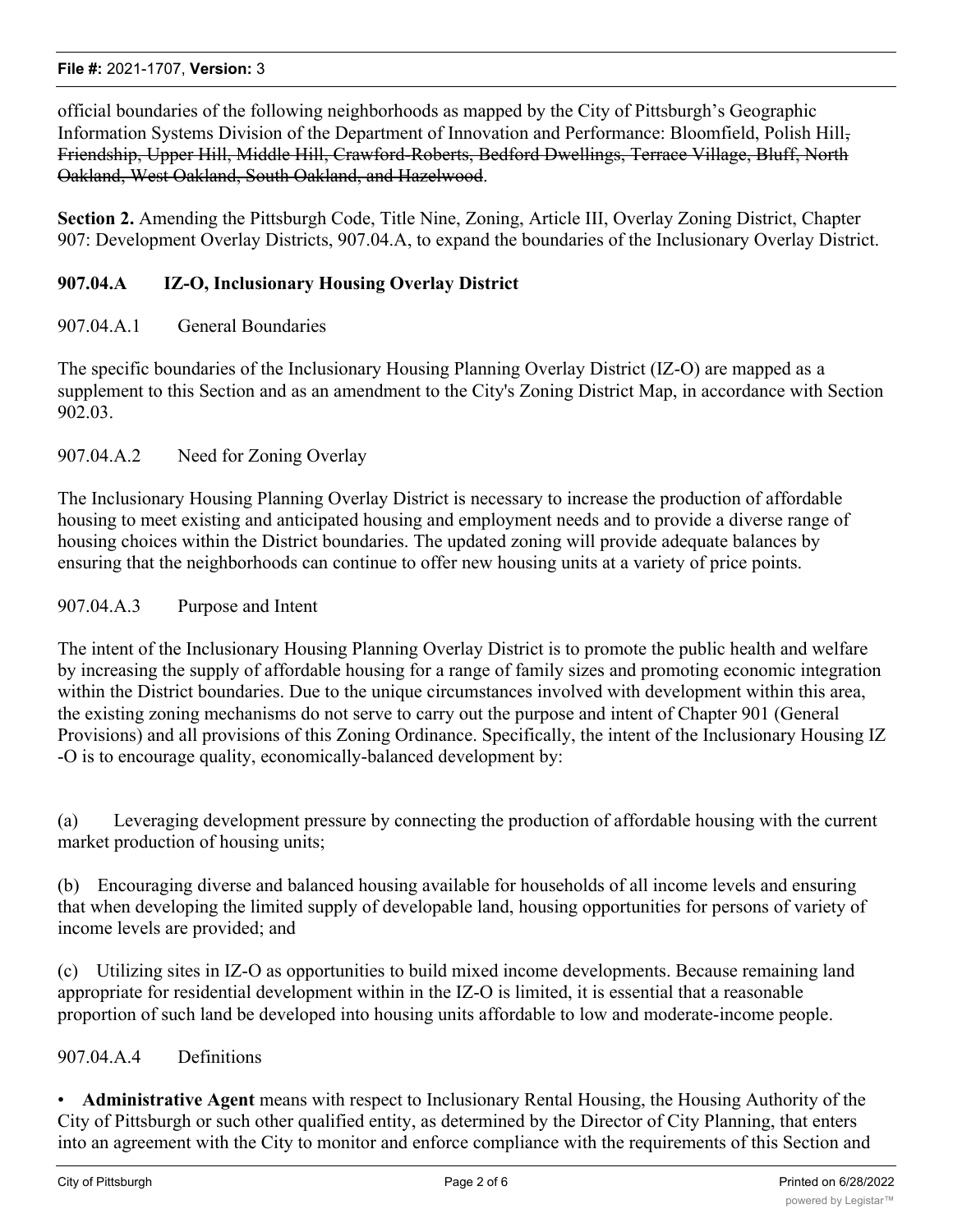its regulations. With respect to Inclusionary Owner-Occupied Housing, the Urban Redevelopment Authority of the City of Pittsburgh or such other qualified entity, as determined by the Director of City Planning, that enters into an agreement with the City to monitor and enforce compliance with the requirements of this Section and its regulations.

• **Affordable Housing Provider** means the Housing Authority of the City of Pittsburgh and such other approved owner/manager of affordable housing, as approved by the Director of City Planning, that enters into an agreement with the City to lease Inclusionary Rental Units exclusively to Eligible Households in compliance with this Section and its regulations.

• **Affordability Term** means a minimum of thirty-five (35) years from the date of initial occupancy of an Inclusionary Unit.

• **Allowable Pricing** means with respect to Inclusionary Rental Units, the monthly rent paid by the Eligible Household, plus all mandatory or essential fees and charges and an approved Utility Allowance, shall not exceed thirty (30) percent of the monthly income of a household earning fifty (50) percent of AMI with a household size one-and-a-half (1.5) times the bedroom count of the Dwelling Unit. Only tenant-paid costs are subject to the Allowable Pricing. If a rental subsidy is provided, the total of all monthly rent, fees, charges and approved Utility Allowance may exceed the Allowable Pricing so long as the portion paid by the household does not. With respect to Inclusionary Owner-Occupied Units, the initial sale price shall be set a level that ensures that a household earning seventy (70) percent of AMI for a household size one-and-a-half (1.5) times the bedroom count of the Dwelling Unit will spend no more than twenty-eight (28) percent of gross monthly income on their mortgage payment (principal and interest); taxes and insurance; and all mandatory or essential fees and charges (including condo/HOA dues), assuming a five-percent down payment and a thirty (30)-year fixed rate mortgage at the then current mortgage rate (determined as the National Average Contract Mortgage rate by the Federal Housing Finance Agency).

• **Area Median Income (AMI)** means the median household income for the Pittsburgh metropolitan area published annually by the U.S. Department of Housing and Urban Development ("HUD").

• **Community Land Trust** means a non-profit entity whose primary mission to create or preserve permanently affordable housing, and approved by the Director of City Planning, and that enters into an agreement with the City to convey Inclusionary Owner-Occupied Units exclusively to Eligible Households for owner occupancy subject to a ground lease that requires compliance with this Section and implementing regulations.

• **Development Project** means one (1) or more Developments (as defined in Title IX, Ch. 926.67) that are located in whole or in part within IZ-O that meet the Applicability Requirements of Section 907.04.A.5.

• **Eligible Household** means with respect to Inclusionary Rental Units, a household that earns no more than fifty (50) percent of AMI. With respect to Inclusionary Owner-Occupied Units, a household that earns no more than eighty (80) percent of AMI.

• **Family-Sized Units** means dwelling units that contain a minimum of two (2) bedrooms.

• **Inclusionary Owner-Occupied Unit** means an Inclusionary Unit that is both owned and occupied by one (1) or more persons as a primary residence. The term does not include a unit that is occupied pursuant to a lease-purchase agreement or contract of sale.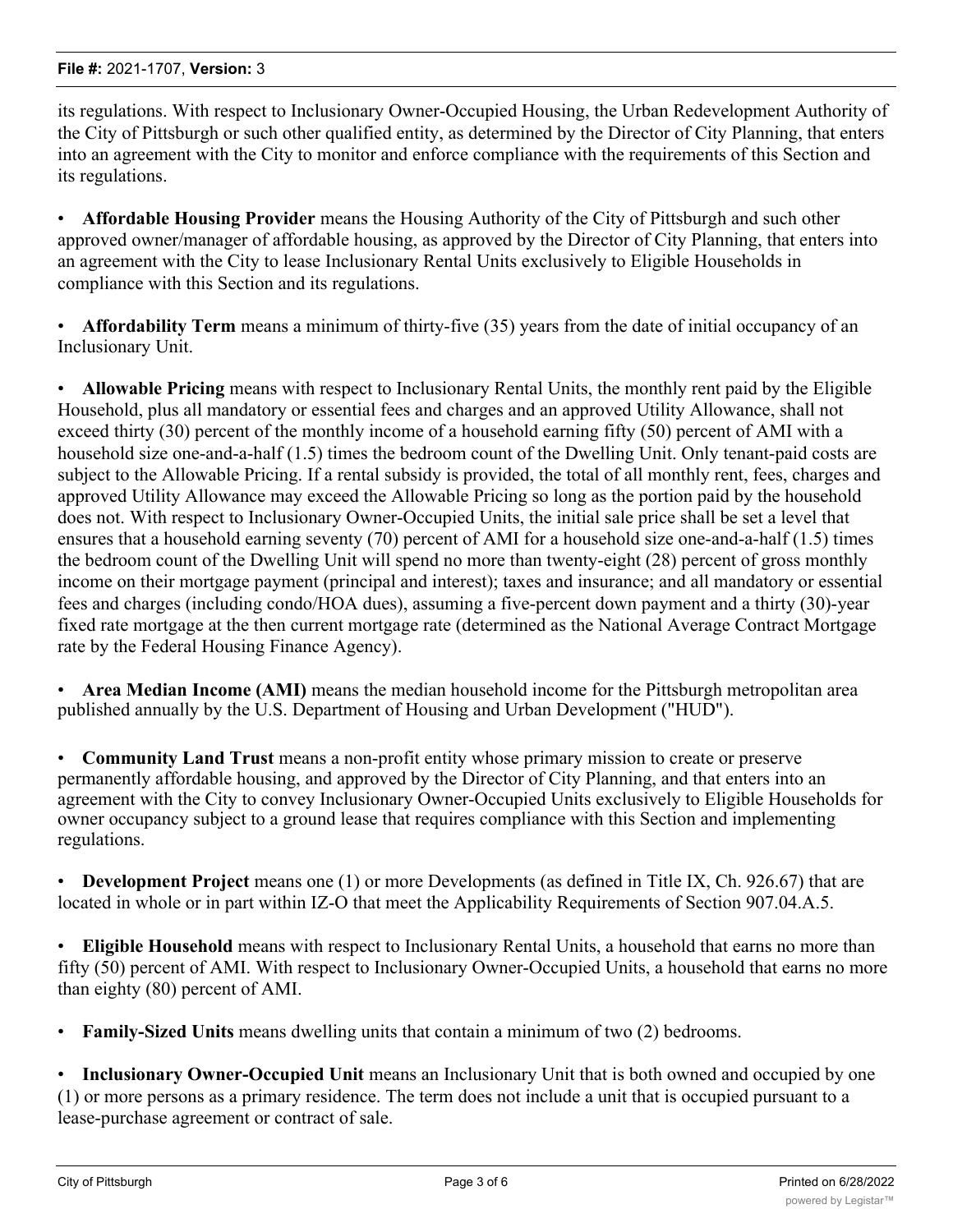• **Inclusionary Rental Unit** means an Inclusionary Unit other than an Inclusionary Owner-Occupied Unit.

• **Inclusionary Unit** means a Dwelling Unit that satisfies the Inclusionary Standards set forth in Section 907.04.A.6 or 907.04.A.7.

• **Market-Rate Unit** means a Dwelling Unit in a Development Project that does not satisfy the Inclusionary Standards set forth in Section 907.04.A.6 or 907.04.A.7.

• **Networked Walkshed** means the land area within a defined walking range, traversable on established streets or pathways.

• **Off-Site Units** means inclusionary units constructed within one-quarter ( $\frac{1}{4}$ ) mile of the subject site, but not on a parcel adjacent to the subject site.

• **Substantial Improvement** means any reconstruction, rehabilitation, addition, or other improvement of a structure, of which the cost equals or exceeds one hundred (100) percent of the market value of the structure before the "start of construction" of the improvement, that occurs within a five (5)-year period. This term includes structures which have incurred "substantial damage" regardless of the actual repair worked performed. The term does not, however include any project for improvement of a structure to correct existing violations of state or local health, sanitary, or safety code specifications which have been identified by the local code enforcement official and which are the minimum necessary to assure safe living conditions.

• **Utility Allowance** means an allowance for tenant-paid utilities, updated annually and approved by the Director of City Planning or their designee. The term shall include the applicable utility allowance published annually by the Housing Authority of the City of Pittsburgh or a utility allowance prepared by the Owner using methodology approved by the Pennsylvania Housing Finance Agency. In either case, the Utility Allowance must be appropriate for the size and type of dwelling unit and the kind of heat and appliances used, and must be approved by the Administrative Agent.

907.04.A.5 Applicability

In the Inclusionary Housing IZ-O, all applications for the following shall be subject to the standards of this Section:

(a) New construction or Substantial Improvement, of one (1) or more buildings that collectively contain twenty (20) or more dwelling units either (i) on one (1) or more zoning lots marketed as a single or unified project, (ii) sharing common elements or common financing, or (iii) comprising a part of a planned development.

(b) New construction or Substantial Improvement of one (1) or more buildings that collectively contain twenty (20) or more sleeping rooms either: (i) within a Multi-Suite Residential use, (ii) one (1) or more zoning lots marketed as a single or unified project, (iii) sharing common elements or common financing, or (iv) comprising a part of a planned development.

(c) New construction or Substantial Improvement of one (1) or more buildings that collectively contain any combination of twenty (20) or more dwelling units and sleeping rooms either: (i) within a Multi- Suite Residential use, (ii) on one (1) or more zoning lots marketed as a single or unified project, (iii) sharing common elements or common financing, or (iv) comprising a part of a planned development.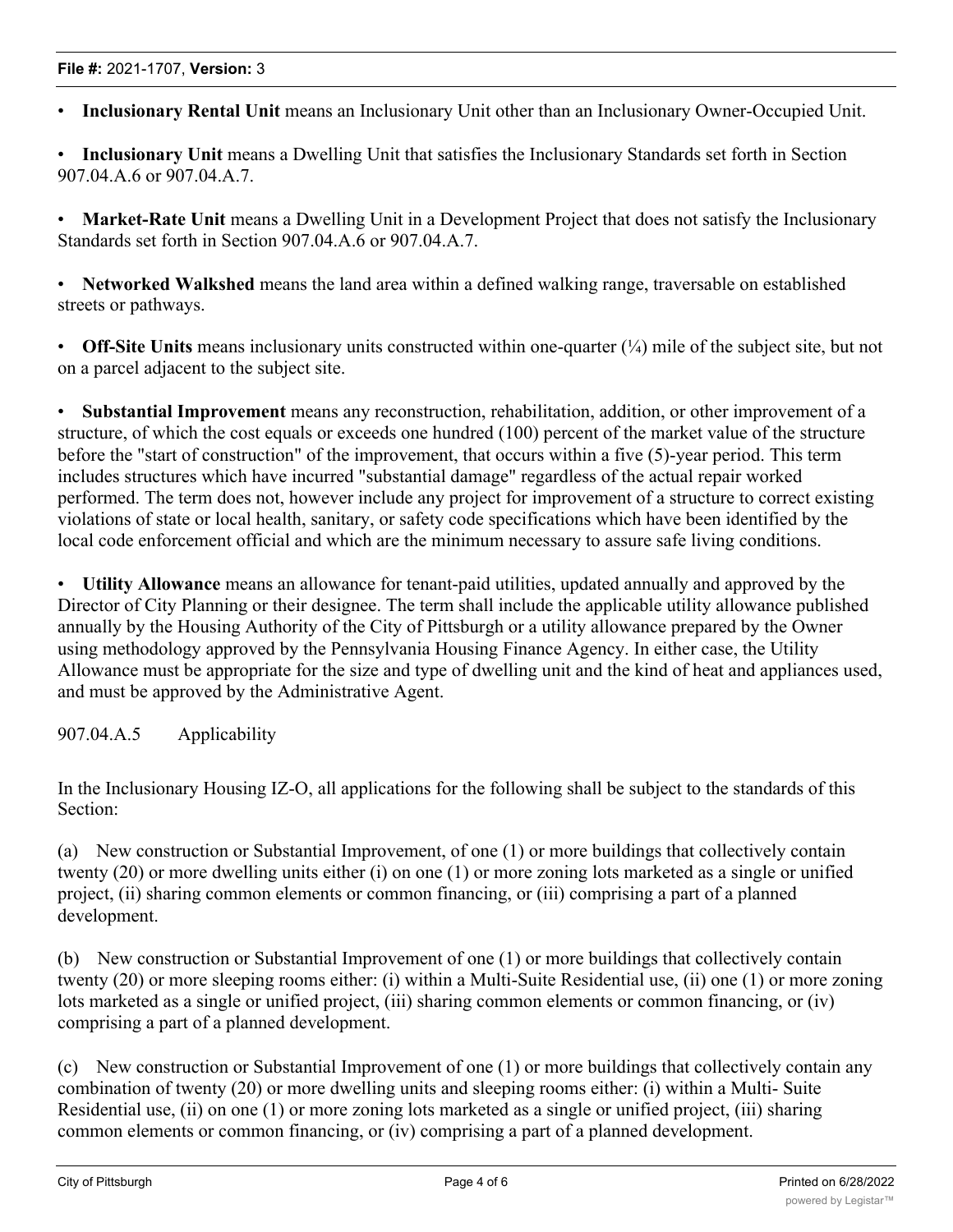907.04.A.6 On-Site Inclusionary Standards

(a) To qualify for initial occupancy in an Inclusionary Unit, a household must be an Eligible Household. With respect to an Inclusionary Rental Unit, the Eligible Household must provide annual documentation of income and household composition to the Administrative Agent. In the event that household income exceeds eighty (80) percent of AMI, the household must vacate the unit by the later of either (i) the expiration of the next scheduled lease renewal or (ii) sixty (60) days after the household income exceeds eighty (80) percent of AMI. With respect to an Inclusionary Owner-Occupied Unit, the Eligible Household must continue to reside in the unit as the household's primary residence.

(b) Prior to the issuance of a Certificate of Occupancy for an Inclusionary Rental Unit, the Applicant shall either:

1. Record a deed restriction allowing the City and Eligible Households to enforce these on-site inclusionary standards and related City regulations, such restriction to be prepared by the Director of City Planning or their designee, or

2. Enter into a master lease of the unit with an Affordable Housing Provider for the entire Affordability Term.

(c) Prior to the issuance of a Certificate of Occupancy for an Inclusionary Owner-Occupied Unit, the Applicant shall either:

1. Record a deed restriction allowing the City and Eligible Households to enforce these on-site inclusionary standards and related City regulations, such to be prepared by Director of City Planning or their designee, obliging owner-occupancy of the unit and restricting additional debt that can be secured against the property, or

2. Sell the unit to a Community Land Trust.

(d) Inclusionary Units must satisfy the Allowable Pricing criteria set forth in Section 907.04.A.4.

(e) A minimum of ten (10) percent of units shall be Inclusionary Units. When this yields a fraction, the number of units shall be rounded up to the nearest whole units.

(f) Rental and Owner-Occupied Inclusionary Units will remain affordable for a minimum of thirty-five (35) years. If the Inclusionary Unit or any property containing an Inclusionary Unit is sold during the Affordability Term, the Affordability Term shall automatically renew for an additional thirty-five (35) years.

(g) Inclusionary Units must be integrated within, and distributed throughout, each building, except for:

1. Inclusionary Units are not required to be placed on the top floor in buildings of less than six (6) stories.

2. In buildings of six (6) stories or more, Inclusionary Units are not required to be placed on the top three (3) floors.

(h) Except as provided in Section 902.04.A.5(j), on-site Inclusionary Units shall be equivalent to market-rate units within the building in all ways, including appliances, finishes, and square footage.